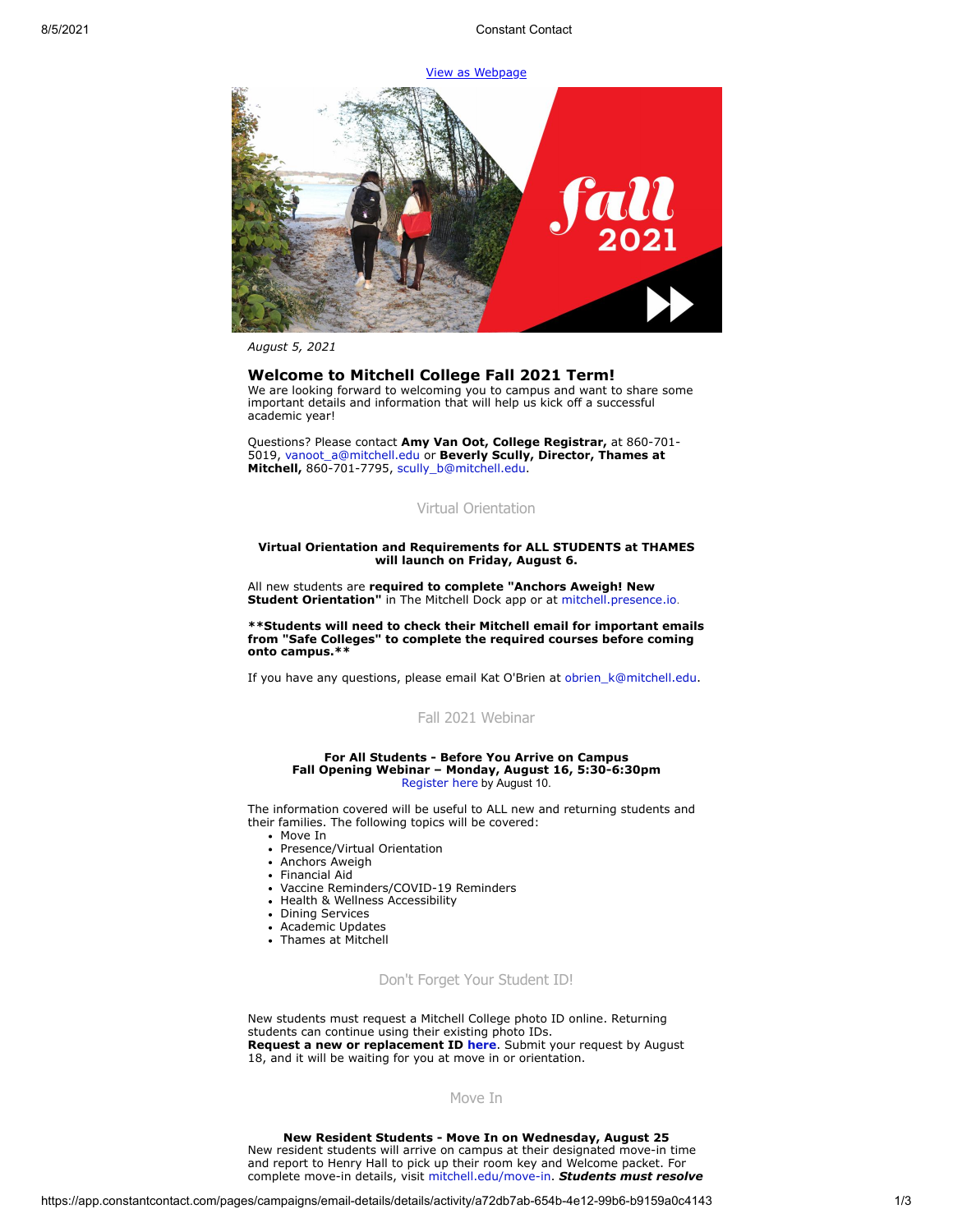#### 8/5/2021 Constant Contact

*any "HOLD" that appears on their account before they can move on campus. Check your Mitchell email for holds.*

Anchors Aweigh! New Student Orientation

#### **For New Resident Students Wednesday, August 25 – Sunday, August 29**

Orientation will include MANY opportunities to connect and have fun with other new students, as well as everything you need to be ready for the semester, such as:

- Receiving your ID cards
- Learning how to use Mitchell email
- Reviewing your course schedule
- Spending time with your Residence Hall Director and Resident Assistants!

### Classes

#### **The first day of classes is Monday, August 30, 2021.**

You will receive your class schedule on Friday, August 27, during the student meeting.

# Resolve All Holds!

#### **Please contact the respective office in which you currently have a "HOLD" to resolve your hold prior to your arrival on campus.**

**Bursar Holds –** Contact Susan Dobbin at [bursar@mitchell.edu](mailto:bursar@mitchell.edu) or 860-701- 5063

**Health Services or COVID Vaccination Holds –** Contact Crystal Simmons at [simmons\\_c@mitchell.edu](mailto:simmons_c@mitchell.edu) or 860-701-5202

**Students must resolve any "HOLD" before they can move in, get their schedule and attend class**. **Check your Mitchell email for your student bill – it was sent electronically to you!**

Any questions about log-in should be addressed to the Help Desk at [support@mitchell.edu](mailto:support@mitchell.edu) or 860-701-5190 or email at [registrar@mitchell.edu](mailto:registrar@mitchell.edu).

# Textbooks

Students are most successful when they start off the semester having already purchased their textbooks. See the [supply list](https://mitchell.edu/wp-content/uploads/2021/06/ThamesAcademicList_F2021.pdf) for the titles of the books.

Academic Advisor & Schedule Changes

If you find a schedule problem or need to change a course, you may do so during the Add/Drop period. Please contact your Academic Advisor to make schedule adjustments. The **deadline for all schedule changes is Tuesday, September 7, at 5pm.**

### Mariner Mail (Mitchell email)

This is the preferred method of communication across campus. It is expected and required that you **check your "Mariner Mail" Mitchell email on a daily basis**. Make sure checking your Mariner Mail is a daily occurrence.

### Accessibility Services

Returning students seeking accommodations should check their student email for information regarding the request for and distribution of Letters of Accommodation. **If you have not renewed accommodations for at least a semester,** please contact Antaya Lee at [lee\\_a@mitchell.edu.](mailto:lee_a@mitchell.edu) **If you have not previously received accommodations but are considering applying,** please see [www.mitchell.edu/access](http://www.mitchell.edu/access) for more information.

# Important Fall 2021 Term Dates

*Please make note: Due to COVID-19, these dates are subject to change.*